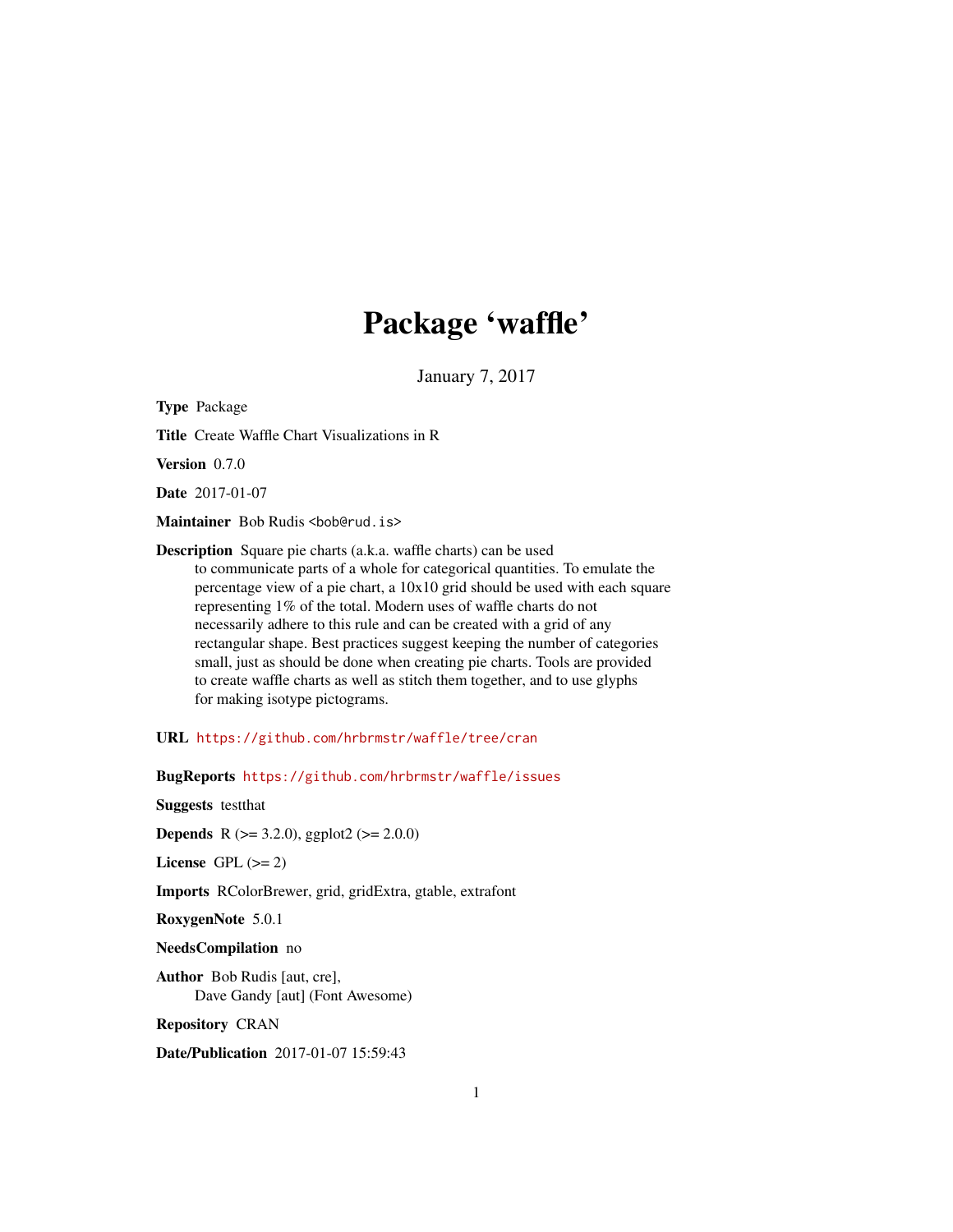### <span id="page-1-0"></span>R topics documented:

waffle-package *A package to make waffle charts (square pie charts) in R.*

#### Description

For glyphs:

Font Awesome by Dave Gandy - http://fontawesome.io License: SIL OFL 1.1 URL: http://scripts.sil.org/OFL

fa\_grep *Search FontAwesome names for a pattern*

#### Description

Search FontAwesome names for a pattern

#### Usage

fa\_grep(pattern)

#### Arguments

pattern pattern to search for in the names of FontAwesome fonts

| fa list | List all FontAwesome names |  |
|---------|----------------------------|--|
|         |                            |  |

#### Description

List all FontAwesome names

#### Usage

fa\_list()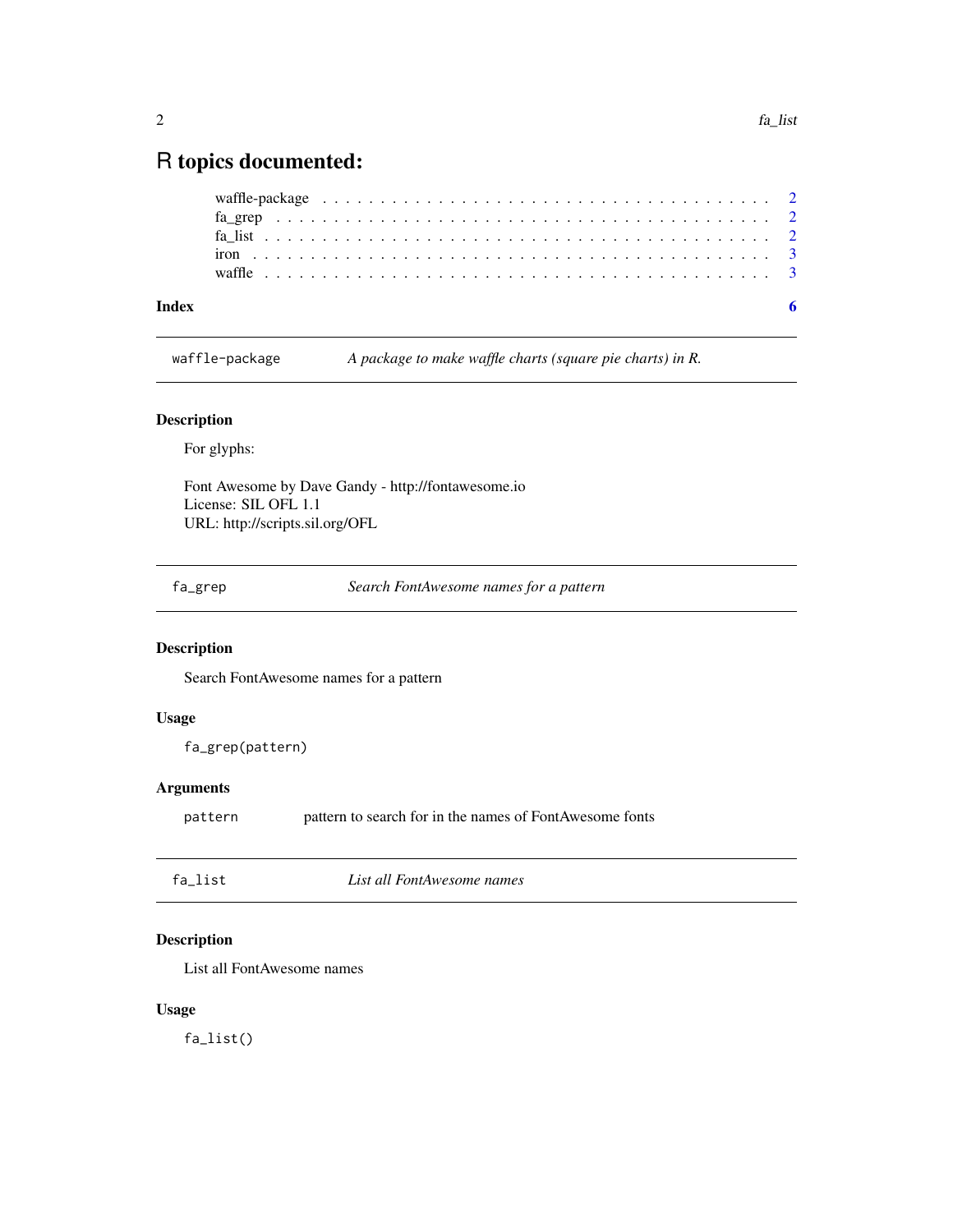<span id="page-2-0"></span>

#### Description

Left-align the waffle plots by x-axis. Use the pad parameter in waffle to pad each plot to the max width (num of squares), otherwise the plots will be scaled.

#### Usage

 $iron(...)$ 

#### Arguments

... one or more waffle plots

#### Examples

```
parts <- c(80, 30, 20, 10)
w1 <- waffle(parts, rows=8)
w2 <- waffle(parts, rows=8)
w3 <- waffle(parts, rows=8)
# print chart
## iron(w1, w2, w3)
```
waffle *Make waffle (square pie) charts*

#### Description

Given a named vector, this function will return a ggplot object that represents a waffle chart of the values. The individual values will be summed up and each that will be the total number of squares in the grid. You can perform appropriate value transformation ahead of time to get the desired waffle layout/effect.

#### Usage

```
waffle(parts, rows = 10, keep = TRUE, xlab = NULL, title = NULL,
  colors = NA, size = 2, flip = FALSE, reverse = FALSE, equal = TRUE,
  pad = 0, use_glyph = FALSE, glyph_size = 12, legend_pos = "right")
```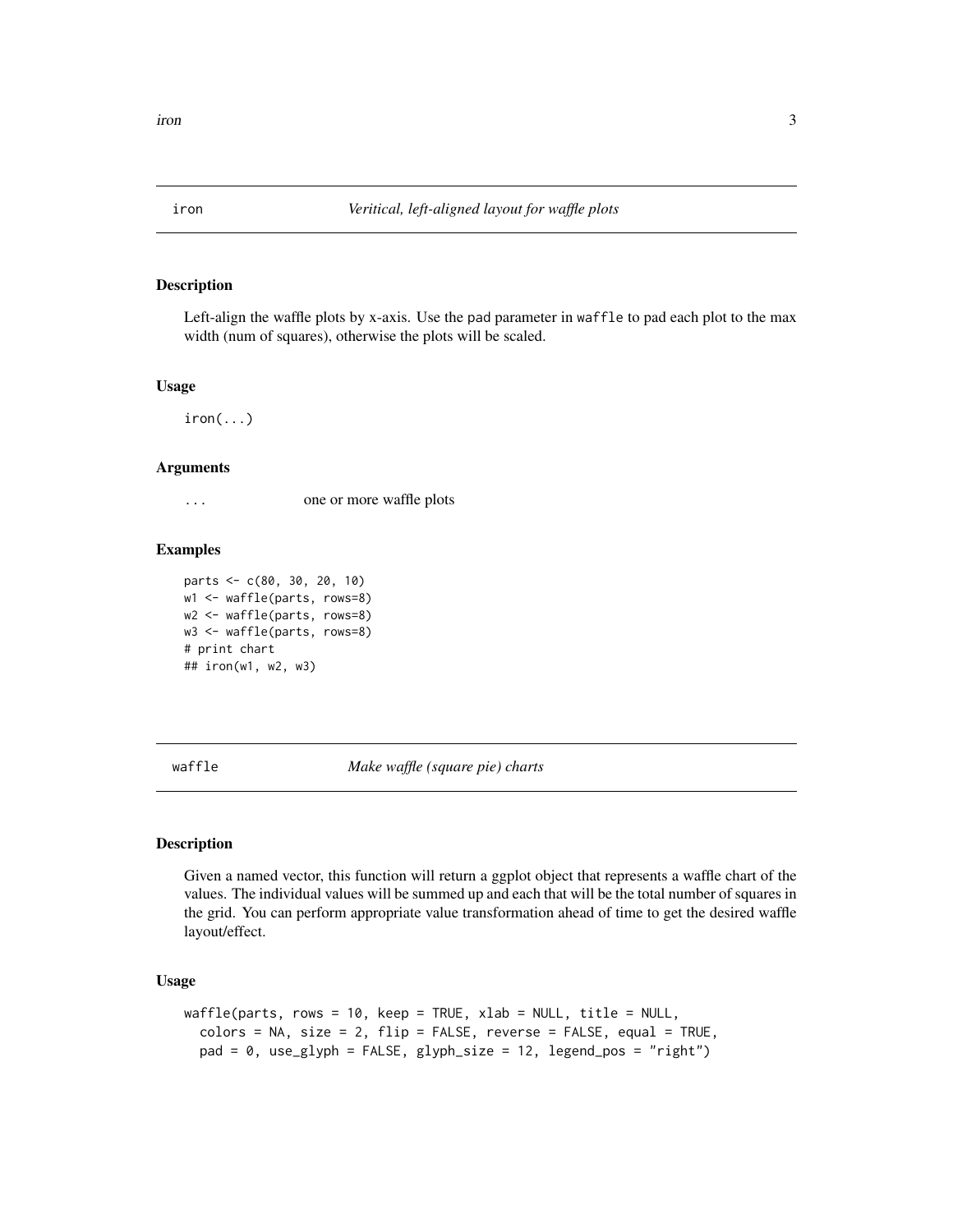4 waffle

#### **Arguments**

| parts      | named vector of values to use for the chart                                                                                                                                                         |
|------------|-----------------------------------------------------------------------------------------------------------------------------------------------------------------------------------------------------|
| rows       | number of rows of blocks                                                                                                                                                                            |
| keep       | keep factor levels (i.e. for consistent legends across waffle plots)                                                                                                                                |
| xlab       | text for below the chart. Highly suggested this be used to give the "1 $sq == xyz$ "<br>relationship if it's not obvious                                                                            |
| title      | chart title                                                                                                                                                                                         |
| colors     | exactly the number of colors as values in parts. If omitted, Color Brewer "Set2"<br>colors are used.                                                                                                |
| size       | width of the separator between blocks (defaults to 2)                                                                                                                                               |
| flip       | flips $x \& y$ axes                                                                                                                                                                                 |
| reverse    | reverses the order of the data                                                                                                                                                                      |
| equal      | by default, waffle uses coord_equal; this can cause layout problems, so you an<br>use this to disable it if you are using ggsave or knitr to control output sizes (or<br>manually sizing the chart) |
| pad        | how many blocks to right-pad the grid with                                                                                                                                                          |
| use_glyph  | use specified FontAwesome glyph                                                                                                                                                                     |
| glyph_size | size of the FontAwesome font                                                                                                                                                                        |
| legend_pos | position of legend                                                                                                                                                                                  |

#### Details

If the vector is not named or only partially named, capital letters will be used instead. It is highly suggested that you limit the number of elements to plot, just like you should if you ever got wasted and decided that a regular pie chart was a good thing to create and then decide to be totally evil and make one to pollute this beautiful world of ours.

Chart title and x-axis labels are optional, especially if you'll just be exporting to another program for use/display.

If you specify a string (vs FALSE) to use\_glyph the function will map the input to a FontAwesome glyph name and use that glyph for the tile instead of a block (making it more like an isotype pictogram than a waffle chart). You'll need to actually install FontAwesome and use the extrafont package (https://github.com/wch/extrafont) to be able to use the FontAwesome glyphs. Sizing is also up to the user since fonts do not automatically scale with graphic resize.

Glyph idea inspired by Ruben C. Arslan  $(\mathcal{Q}_r_c a)$ 

#### Examples

```
parts <- c(80, 30, 20, 10)
chart <- waffle(parts, rows=8)
# print(chart)
# library(extrafont)
# waffle(parts, rows=8, use_glyph="shield")
```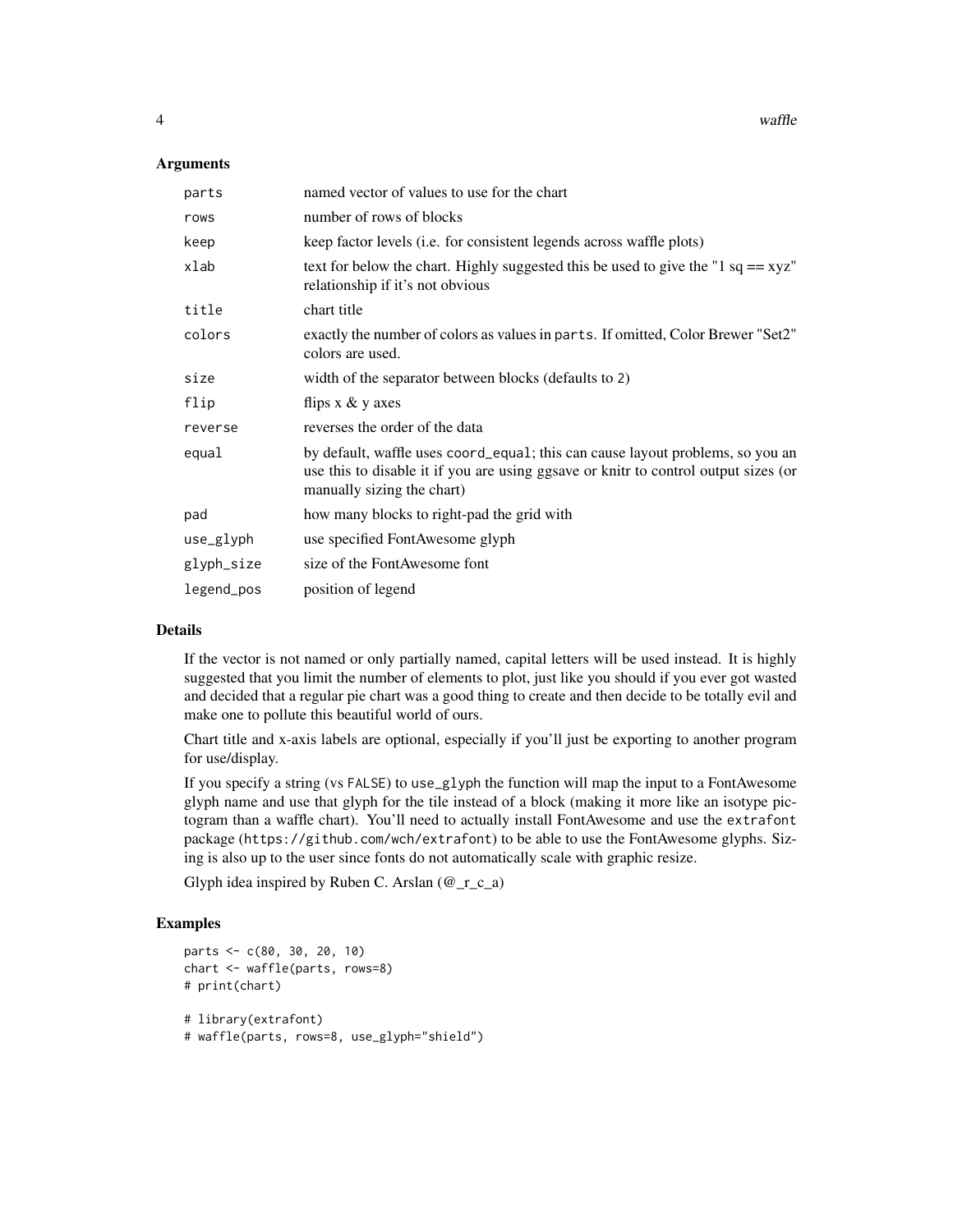$\omega$  waffle  $\sim$  5

```
parts <- c(One=80, Two=30, Three=20, Four=10)
chart <- waffle(parts, rows=8)
# print(chart)
```